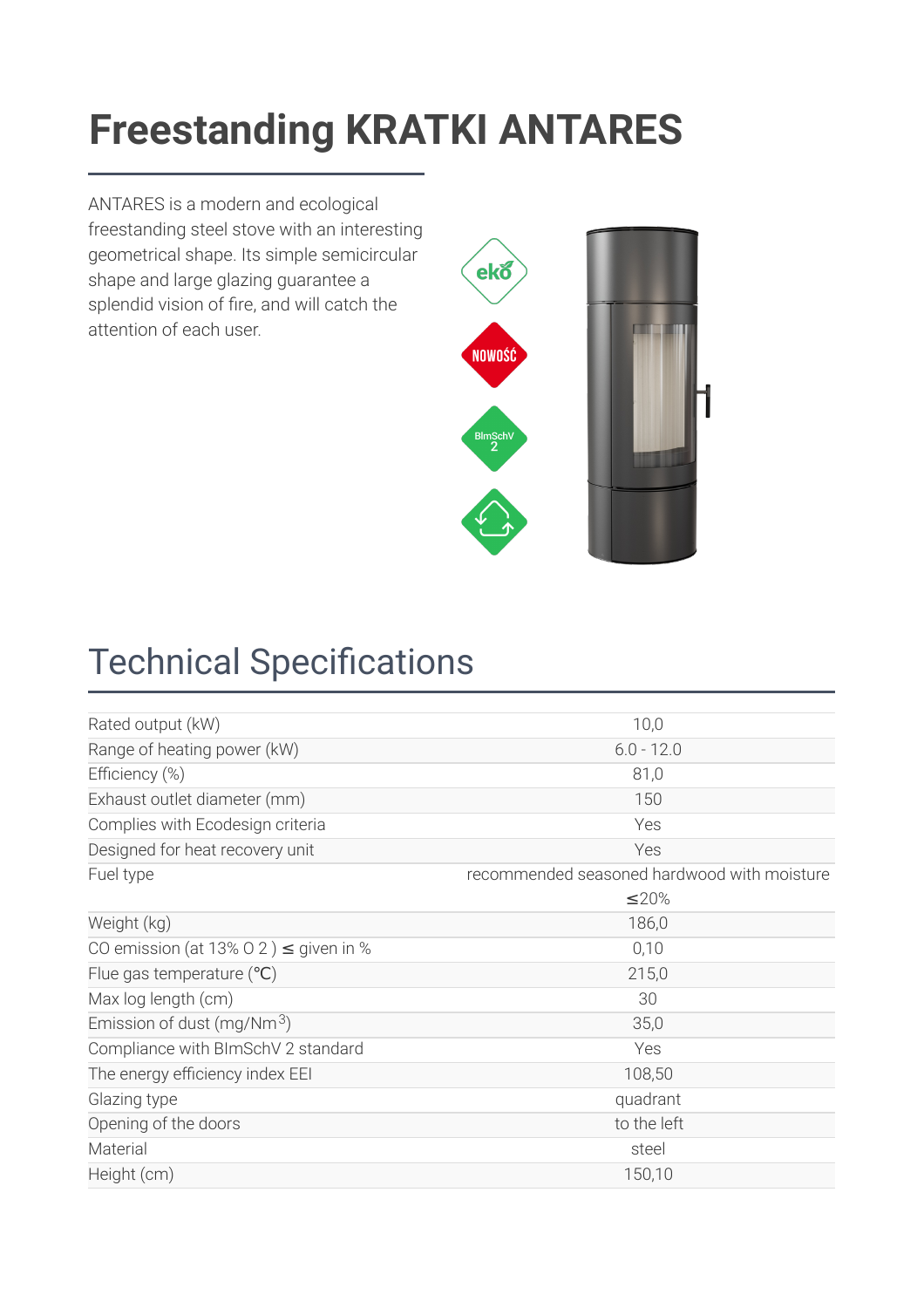| Diameter (cm)                       | 52,20 |  |
|-------------------------------------|-------|--|
| External air inlet                  | Yes   |  |
| The liner of the combustion chamber | Yes   |  |
| Ashpan                              | Yes   |  |
| Decorative printed glass            | Nο    |  |

### Features

#### **MODERN DESIGN**

The spacious glazing makes the vision of fire more attractive. The interior of the stove is lined with innovative material Acumotte which perfectly contrasts with the stove, giving it a modern design. Acumotte is a ceramic material which accumulates heat and raises the temperature in the furnace.

Solid vertical handle, makes it easy to seal the door. Due to this, the appliance is suitable for the homes with recuperation.

Under the combustion chamber there is an additional, closed chamber, in which the air inlet connection system is hidden. Opening the chamber door is based on an intuitive click-to-click system that does not require an additional handle.

#### **MAXIMUM USE OF ENERGY**

More efficient combustion and longer maintenance of temperature by lining the combustion chamber with ceramic material Acumotte which accumulates heat and raises the temperature in the furnace.

Full combustion on the dust thanks to deflector which extend the exhaust path. This process increases the efficiency of burning and guarantees better energy use. It also minimizes the emission of harmful substances to the atmosphere. Additionally a diphragm installed at the exhaust outlet functions similarly to the deflector, enhances the effeciency of the device.

Primary air is supplied to the insert thanks to the built-in 125 mm external air inlet. Air inlet is located from the bottom of the insert. Insert has a cover plate on the back wall and a hole in its base. Thanks to it the user can choose how to connect the external air kit. Air adjustment is done with a throttle adjustable by one regulator placed below the door. This solution prevents from improper usage. Whole mechanism works quietly and efficiently.

The insert has been equipped in triple air system of combustion chamber. Primary air which enables setting a fire is supplied under the grate. Secondary air - providing economic and ecological burning is supplied by holes on the back wall.

Additionally, this insert is equipped with Clean Glass System (air curtain), so the air is supplied directly to the glass through a system of channels located on the sides of the fireplace. In this way oxygen is supplied to the upper part of the combustion chamber, were happens post-combustion of gases produced while combustion of wood what at the same time reduces harmful CO emissions to the atmosphere.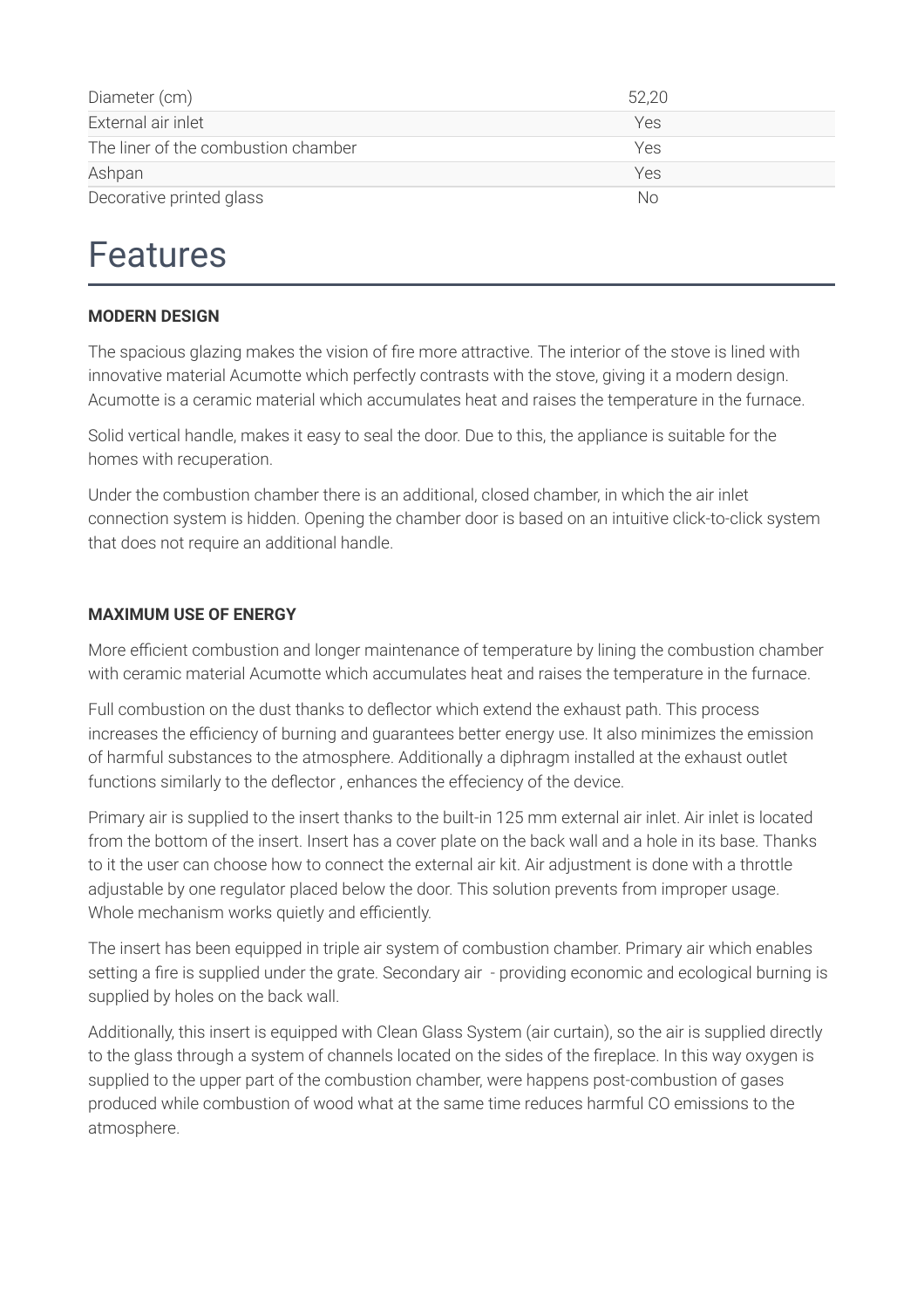#### **SAFETY AT THE HIGHEST LEVEL**

The ANTARES front is equipped with heat-resistant ceramics that withstand temperatures up to 800°C. The glass we propose is certified for quality and safety.

The body and front of the insert are resistant to high temperatures due to the use of high-grade steel. They also ensure the stability of the entire structure.

Excellent tightness of the device is ensured thanks to solid welds made in the noble gas shield. Steel elements are laser cut using modern devices and then bent on CNC bending machines.

#### **COMFORTABLE USE**

The stove uses a specially profiled bottom plate made of Acumotte, thanks to which the combustion chamber is deeper and contains more wood.

The furnace can easily be kept clean thanks to the removable grate and container in which ash is collected.

The glazing stays clean thanks to the clean glass system used in it.

The air curtain separates the glass from the firebox. Thanks to that it does not get dirty

#### **ECOLOGICAL COMBUSTION**

The stove meets the criteria of**Ecodesign** and the restrictive**BImSchV 2** norm setting the maximum CO emission.

# Technical drawing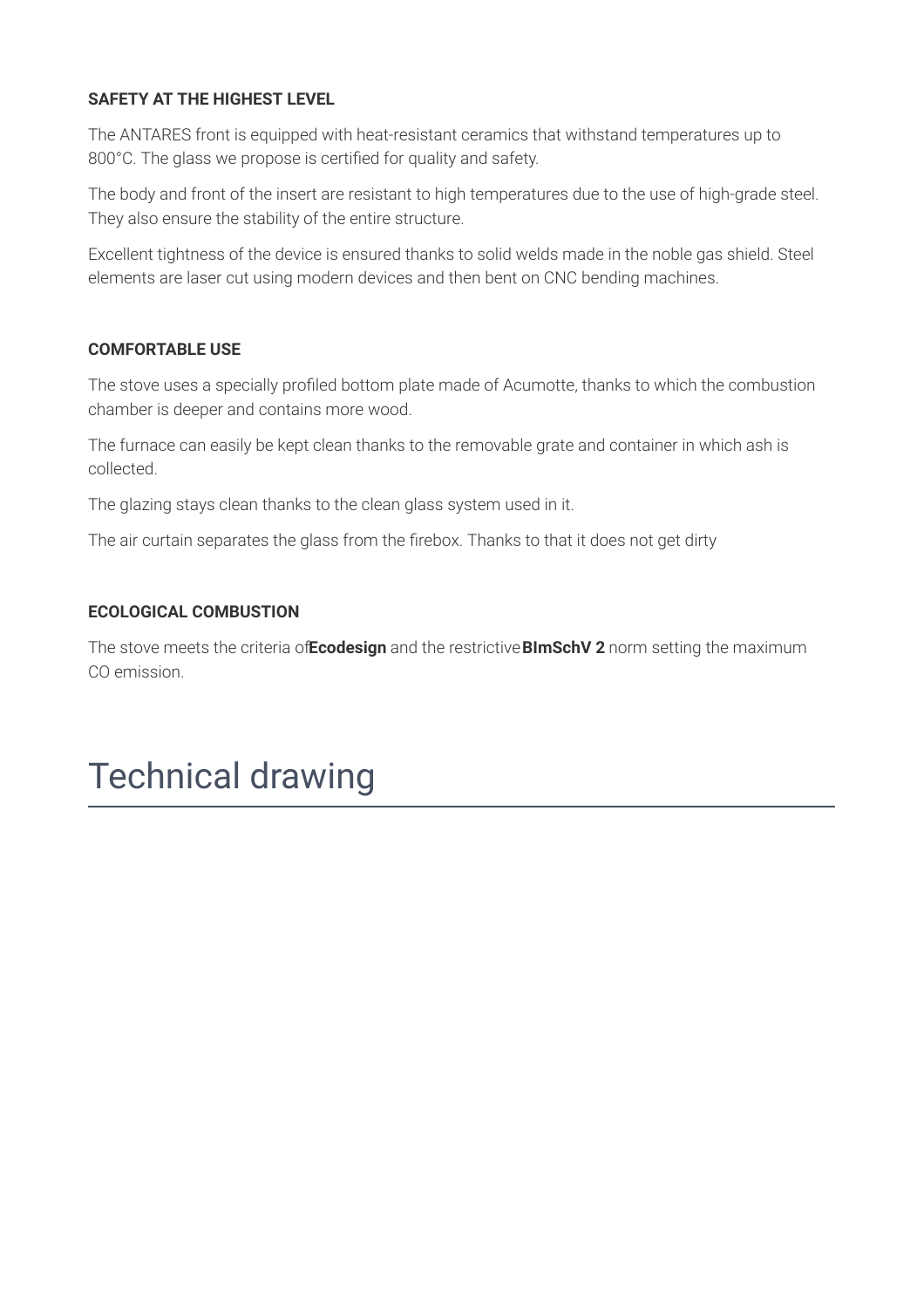



# Additional options

| Rura stalowa 150/0,5m<br>Rura spalinowa przeznaczona do podłączania<br>wkładów kominkowych opalanych drewnem do<br>istniejących przewodów kominowych.                                                              | 58,00 zł    |
|--------------------------------------------------------------------------------------------------------------------------------------------------------------------------------------------------------------------|-------------|
| Kolano ruchome 150/90<br>Kolanko nastawne do kąta 90°, 3-segmentowe,<br>średnica: 150 mm.                                                                                                                          | $90,00$ zł  |
| Top plate cover for STOVE AB S,<br>THOR, FALCON, ANTARES<br>Top plate cover for STOVE AB S, STOVE AB S/2,<br>THOR, THOR/VIEW, FALCON, FALCON/VIEW,<br>ANTARES is required for back exhaust outlet<br>installation. | $20,00$ zł  |
| Spring for door shutting MB,<br>AQUARIO, STOVE AB S, KOZA AB<br>S/2, ORBIT, FALCON, ANTARES                                                                                                                        | $120,00$ zł |

Spring for door shutting - automatically closes the door.